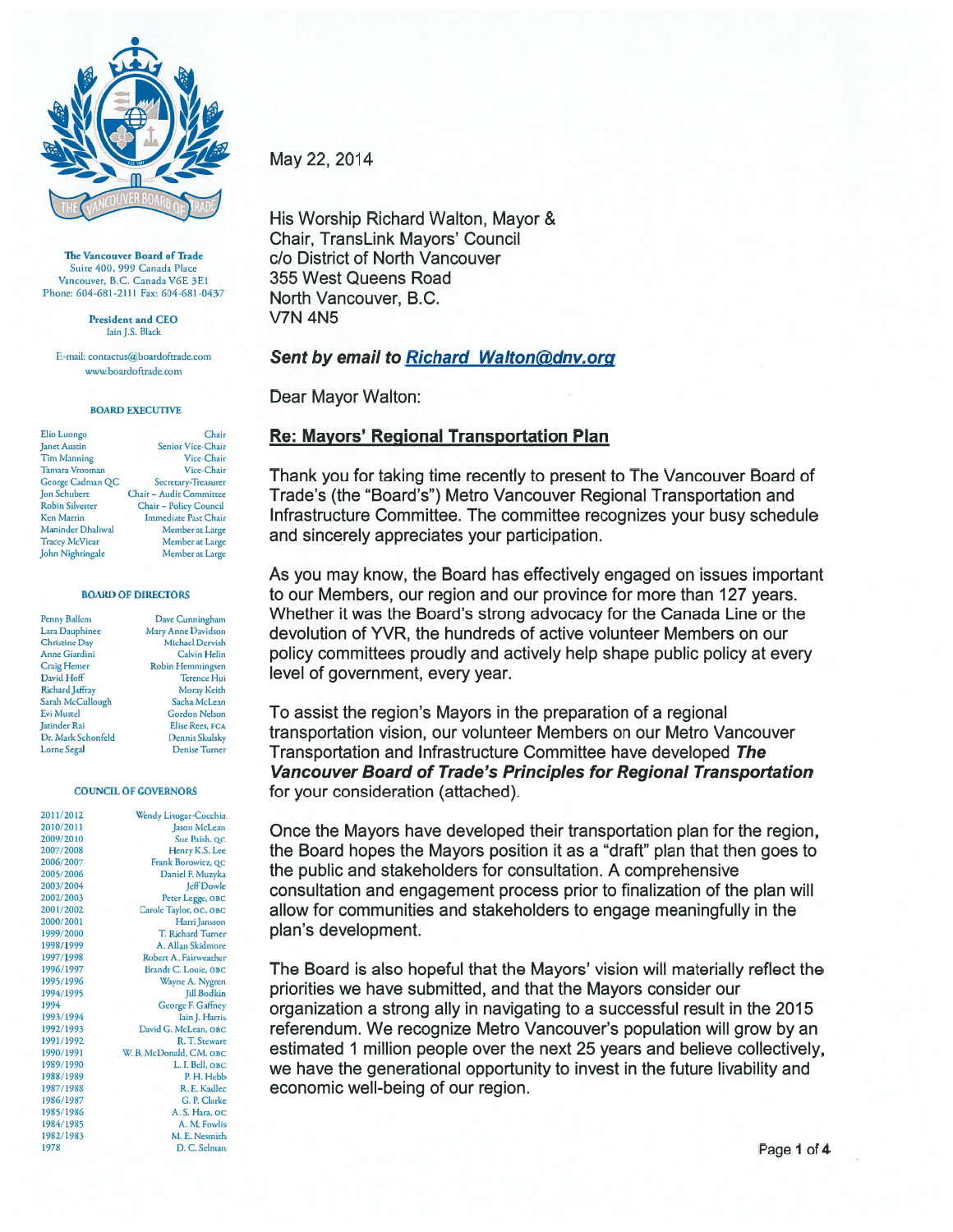

The Vancouver Board of Trade Suite 400, 999 Canada Place Vancouver, B.C. Canada V6E 3E1 Phone: 604-681-2111 Fax: 604-681-0437

President and CEO Iain J.S. Black

E-mail: contactus@boardoftrade.com www.boardoftrade.com

#### **BOARD EXECUTIVE**

| Elio Luongo            | Chair                       |
|------------------------|-----------------------------|
| <b>Janet Austin</b>    | Senior Vice-Chair           |
| <b>Tim Manning</b>     | Vice-Chair                  |
| <b>Tamara Vrooman</b>  | Vice-Chair                  |
| George Cadman QC       | Secretary-Treasurer         |
| <b>Jon Schubert</b>    | Chair - Audit Committee     |
| <b>Robin Silvester</b> | Chair - Policy Council      |
| <b>Ken Martin</b>      | <b>Immediate Past Chair</b> |
| Maninder Dhaliwal      | Member at Large             |
| <b>Tracey McVicar</b>  | Member at Large             |
| John Nightingale       | Member at Large             |

úr air air air rer ee<br>il úr. ge ge

#### **BOARD OF DIRECTORS**

| Penny Ballem         | Dave Cunningham      |
|----------------------|----------------------|
| Lara Dauphinee       | Mary Anne Davidson   |
| <b>Christine Day</b> | Michael Dervish      |
| <b>Anne Giardini</b> | Calvin Helin         |
| Craig Hemer          | Robin Hemmingsen     |
| David Hoff           | <b>Terence Hui</b>   |
| Richard Jaffray      | Moray Keith          |
| Sarah McCullough     | Sacha McLean         |
| <b>Evi Mustel</b>    | <b>Gordon Nelson</b> |
| <b>Jatinder Rai</b>  | Elise Rees, FCA      |
| Dr. Mark Schonfeld   | Dennis Skulsky       |
| <b>Lorne</b> Segal   | <b>Denise Turner</b> |
|                      |                      |

### **COUNCIL OF GOVERNORS**

| 2011/2012 | Wendy Lisogar-Cocchia    |
|-----------|--------------------------|
| 2010/2011 | Jason McLean             |
| 2009/2010 | Sue Paish, QC            |
| 2007/2008 | Henry K.S. Lee           |
| 2006/2007 | Frank Borowicz, QC       |
| 2005/2006 | Daniel F. Muzyka         |
| 2003/2004 | Jeff Dowle               |
| 2002/2003 | Peter Legge, OBC         |
| 2001/2002 | Carole Taylor, OC, OBC   |
| 2000/2001 | Harri Jansson            |
| 1999/2000 | <b>T. Richard Turner</b> |
| 1998/1999 | A. Allan Skidmore        |
| 1997/1998 | Robert A. Fairweather    |
| 1996/1997 | Brandt C. Louie, OBC     |
| 1995/1996 | Wayne A. Nygren          |
| 1994/1995 | Jill Bodkin              |
| 1994      | George F. Gaffney        |
| 1993/1994 | Iain J. Harris           |
| 1992/1993 | David G. McLean, OBC     |
| 1991/1992 | R. T. Stewart            |
| 1990/1991 | W.B. McDonald, CM, OBC   |
| 1989/1990 | L. I. Bell, OBC          |
| 1988/1989 | P.H. Hebb                |
| 1987/1988 | R. E. Kadlec             |
| 1986/1987 | G. P. Clarke             |
| 1985/1986 | A. S. Hara, oc           |
| 1984/1985 | A. M. Fowlis             |
| 1982/1983 | M. E. Nesmith            |
| 1978      | $D \cap$ Selman          |

In summary, The Vancouver Board of Trade will take an active role engaging in the dialogue and discussions anticipated in the months ahead. We are fully committed to the efficient movement of people and goods as a crucial cornerstone of our regional economy. We look forward to potential collaboration with the Mayors' Council to achieve such mutually desired outcomes.

Yours truly,

lain J.S. Black President and CEO, The Vancouver Board of Trade

CC: Mayor Greg Moore, City of Port Coquitlam mooreg@portcoquitlam.ca

CC: Mayor Wayne Wright, City of New Westminster wwright@newwestcity.ca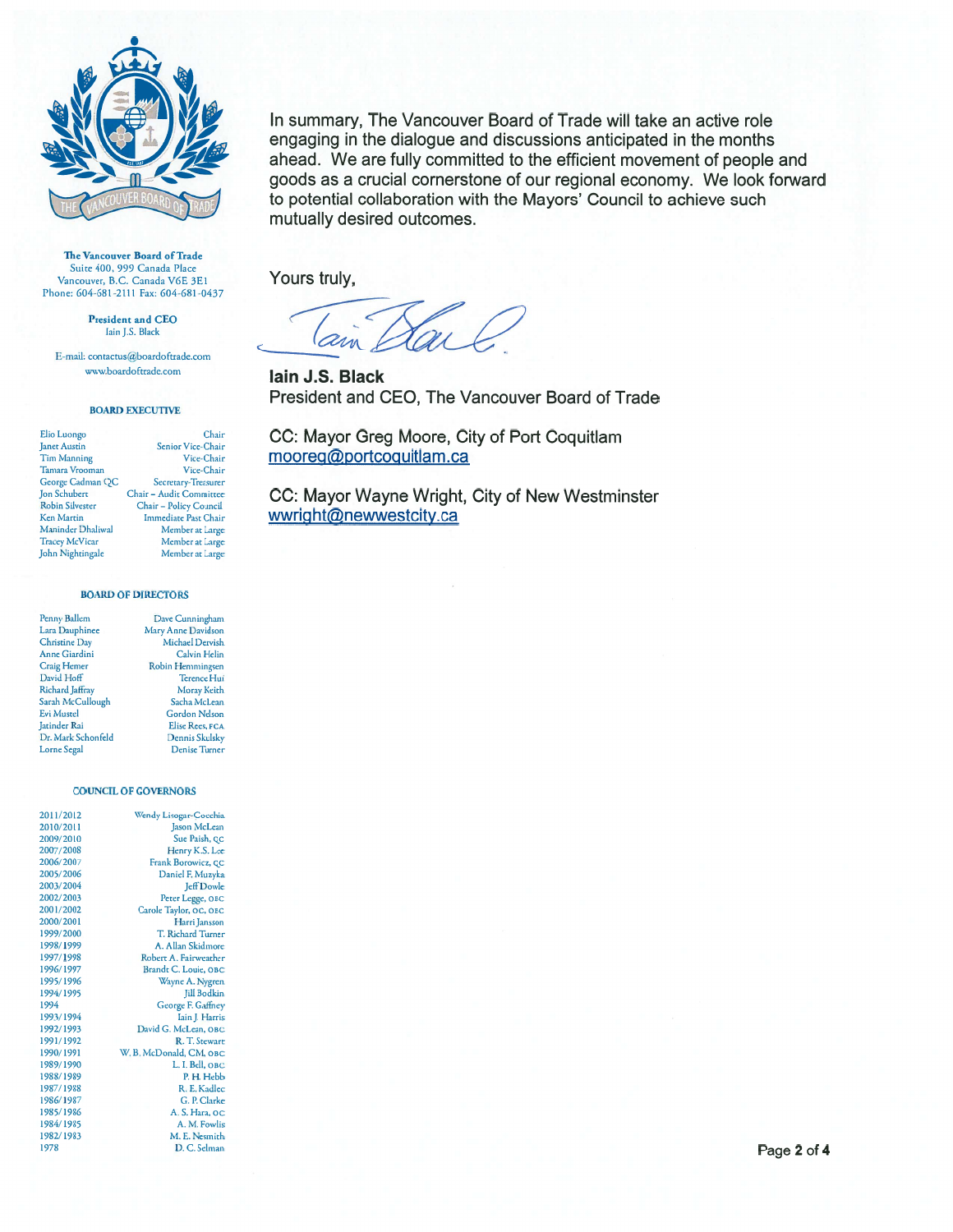

The Vancouver Board of Trade Suite 400, 999 Canada Place Vancouver, B.C. Canada V6E 3E1 Phone: 604-681-2111 Fax: 604-681-0437

> **President and CEO** Iain J.S. Black

E-mail: contactus@boardoftrade.com www.boardoftrade.com

### **BOARD EXECUTIVE**

Elio Luongo Chair **Janet Austin** Senior Vice-Chair Tim Manning Vice-Chair Tamara Vrooman Vice-Chair George Cadman QC Secretary-Treasurer **Jon Schubert** Chair - Audit Committee Robin Silvester Chair - Policy Council Ken Martin Immediate Past Chair Maninder Dhaliwal Member at Large **Tracey McVicar** Member at Large John Nightingale Member at Large

#### **BOARD OF DIRECTORS**

Penny Ballem Lara Dauphinee Christine Day Anne Giardini Craig Hemer David Hoff Richard Jaffray Sarah McCullough Evi Mustel Jatinder Rai Dr. Mark Schonfeld Lorne Segal

Dave Cunningham Mary Anne Davidson Michael Dervish **Calvin Helin** Robin Hemmingsen Terence Hui Moray Keith Sacha McLean **Gordon Nelson** Elise Rees, FCA Dennis Skulsky Denise Turner

#### **COUNCIL OF GOVERNORS**

| 2011/2012 | Wendy Lisogar-Cocchia   |
|-----------|-------------------------|
| 2010/2011 | Jason McLean            |
| 2009/2010 | Sue Paish, QC           |
| 2007/2008 | Henry K.S. Lee          |
| 2006/2007 | Frank Borowicz, QC      |
| 2005/2006 | Daniel F. Muzyka        |
| 2003/2004 | <b>Jeff</b> Dowle       |
| 2002/2003 | Peter Legge, OBC        |
| 2001/2002 | Carole Taylor, OC, OBC  |
| 2000/2001 | Harri Jansson           |
| 1999/2000 | T. Richard Turner       |
| 1998/1999 | A. Allan Skidmore       |
| 1997/1998 | Robert A. Fairweather   |
| 1996/1997 | Brandt C. Louie, OBC    |
| 1995/1996 | Wayne A. Nygren         |
| 1994/1995 | <b>Jill Bodkin</b>      |
| 1994      | George F. Gaffney       |
| 1993/1994 | Iain J. Harris          |
| 1992/1993 | David G. McLean, OBC    |
| 1991/1992 | R. T. Stewart           |
| 1990/1991 | W. B. McDonald, CM, OBC |
| 1989/1990 | L. I. Bell, OBC         |
| 1988/1989 | P.H. Hebb               |
| 1987/1988 | R. E. Kadlec            |
| 1986/1987 | G. P. Clarke            |
| 1985/1986 | A. S. Hara, OC          |
| 1984/1985 | A. M. Fowlis            |
| 1982/1983 | M. E. Nesmith           |
| 1978      | D. C. Selman            |

# The Vancouver Board of Trade's Principles for Regional **Transportation**

The quality of life, and the economic, social and environmental sustainability of the Lower Mainland depends on efficient, effective and coordinated integrated land use and transportation planning.

The Board wants to ensure that the Mayors' Regional Transportation Plan objectives recognize the need for, and include in their planning, integrated transportation and land use planning across all levels of government, and that they also reflect the region's international, competitive position as Canada's Asia-Pacific Gateway. Specifically, "we need a *transportation* plan, not a *transit* plan developed in isolation".

# The movement of goods, services and people is critical to the quality of life, business competitiveness and economic and social future of families and businesses in the Lower Mainland.

The Board would like "movement of goods", a key economic factor, included in the Mayors' plans, and seeks their support in ensuring other levels of government recognize this in their transportation planning, as well. If this understanding is not achieved, the Board would support the Province taking responsibility for the Major Road Network to ensure that necessary infrastructure projects are completed, coordinated and managed, for the greater good of the region (e.g., United **Boulevard Extension).** 

## Public transit is a key component of integrated planning and housing affordability in the Lower Mainland.

The Board wants to ensure the Mayors' Plan recognizes the importance of an expanded regional transit system to the overall regional economy. By building and operating an excellent public transit system, employers can access a wider pool of employees, employees can access more job opportunities, families can deal with housing affordability challenges by living with one less car, and productive and busy people can save time by having a fast and reliable alternative to sitting in traffic.

# The "elephant in the room" for the development and implementation of integrated land use and transportation planning is how it is funded, and (more specifically) who pays.

The Board needs a clear understanding of what realistic funding mechanisms the Mayors' would like to consider in order to achieve sustainable, long-term funding to address the regional transportation growth initiatives needed for Metro Vancouver and its municipalities. Such mechanisms must demonstrate a fair and